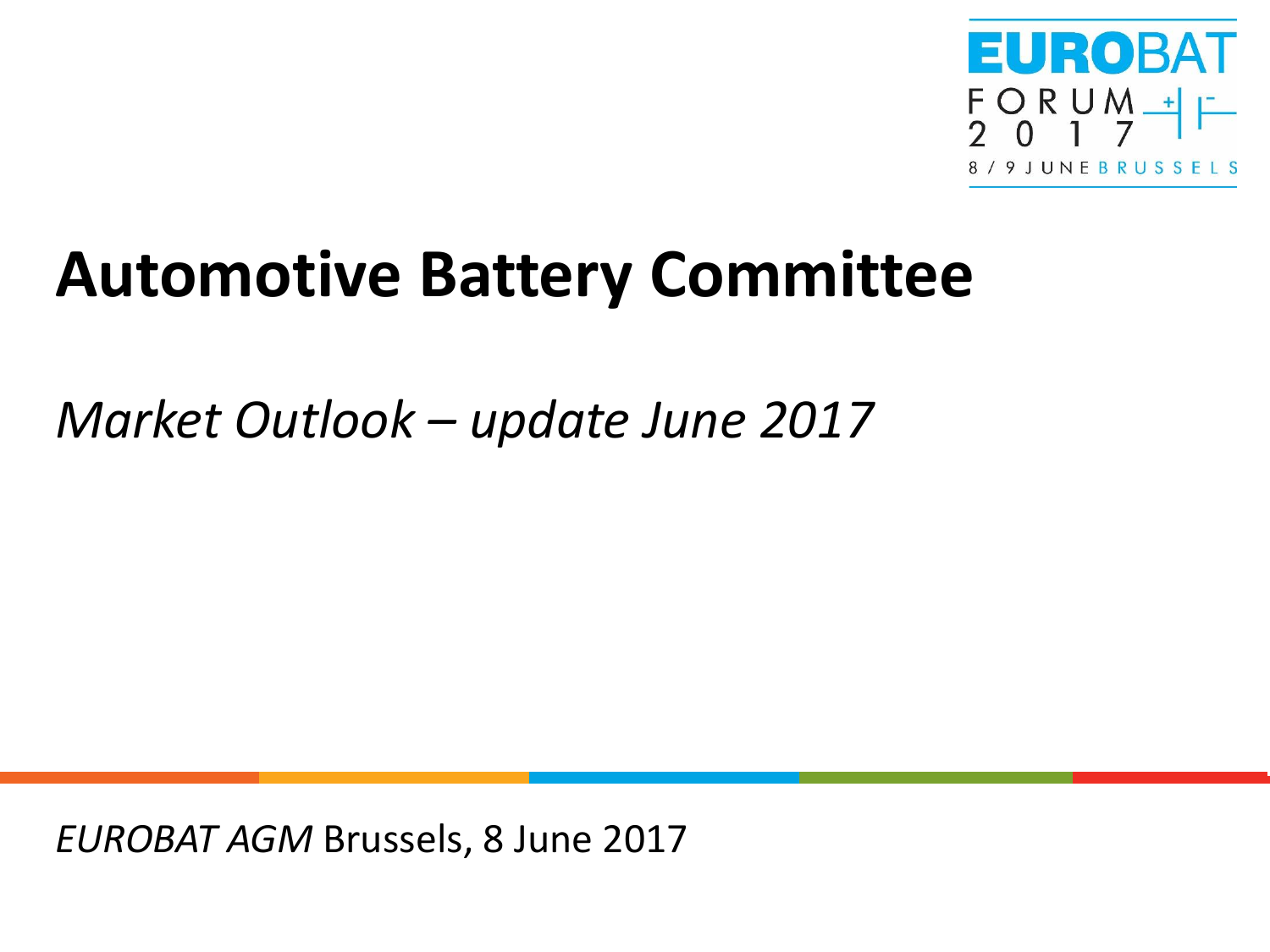# **SLI battery market - OEM+OES+IAM Results EUROBAT SLI AGM/EFB Surveys (in M units)**



 $\rightarrow$  Continuation of the replacement trend standard SLI / Advanced lead (AGM/EFB): confirmed also in 2016  $\rightarrow$  Shift standard SLI : Advanced lead already a fact in the OEM (based on IHS Car production data 1Q2017)

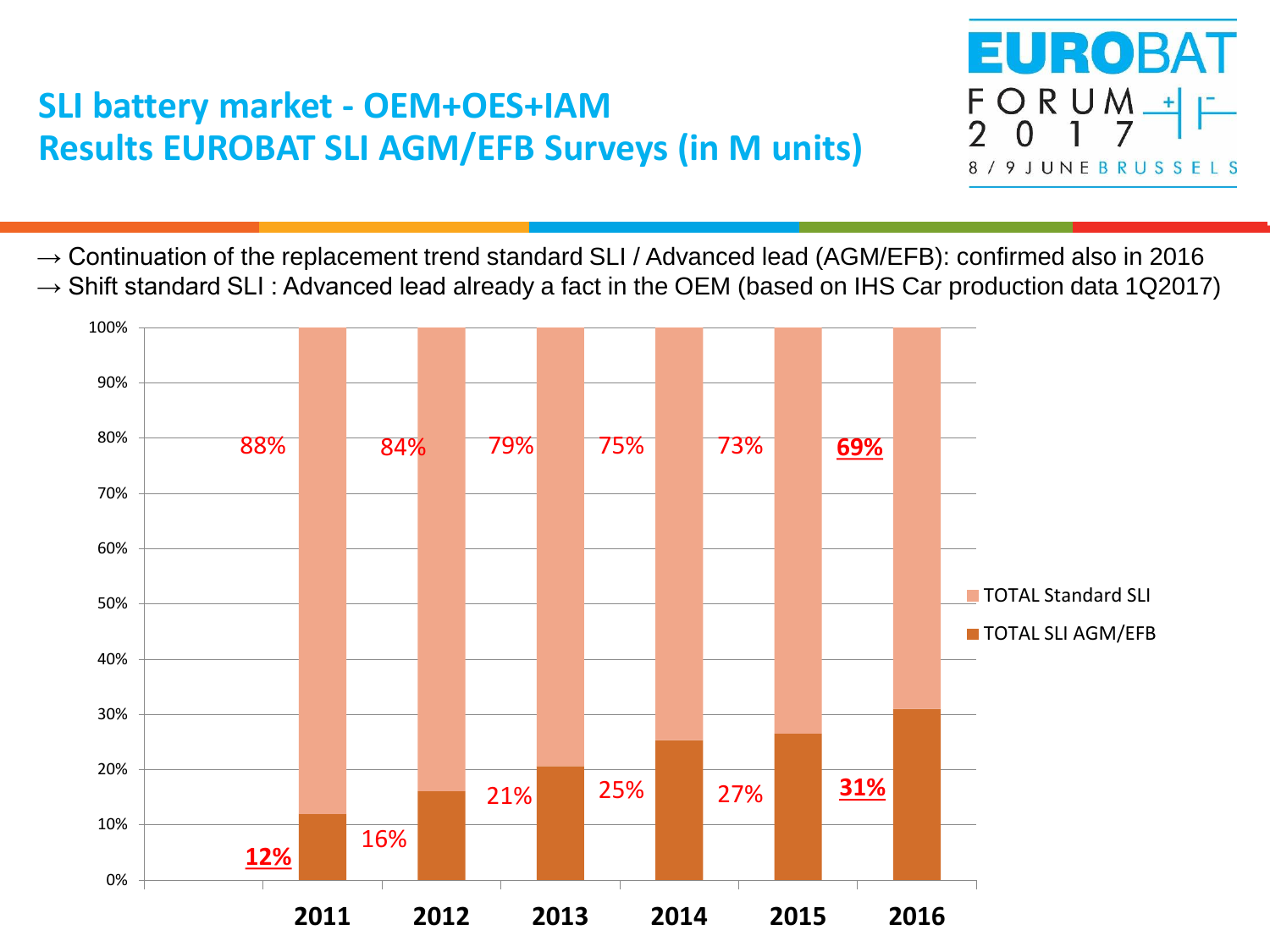## **Mild, full and pHEV OEM battery market potentials (in units – based on IHS car production data)**



Battery Capacities: from 0,4 Ah (ex Honda Civic) to 17,3 Ah (ex. VW Bentley) Variety of voltage: 48V (mild hybrids) to 650V (full hybrids)



EU Countries (17): Austria, Belgium, Czech Rep., Finland, France, Germany, Hungary, Italy, Netherlands, Poland, Portugal, Romania, Slovakia, Slovenia, Spain, Sweden, UK

## OEM Manufacturers (23):

VW, BMW, Daimler, Ford, Jaguar, Magna-Steyr, PSA, Renault/Nissan, Toyota, Geely-Volvo, Hyundai, GM, Ford, BAIC, Suzuki, Honda, FCA, Ferrari, Tata, Proton, Austin Martin, McLaren,

### Top  $5$  – contributing with  $+85\%$ :

- 1. Germany (1,369,000\*)
- 2. United Kingdom (439,000\*)
- 3. France (324,000\*)
- 4. Spain (221,000\*)
- 5. Hungary (110,000\*)